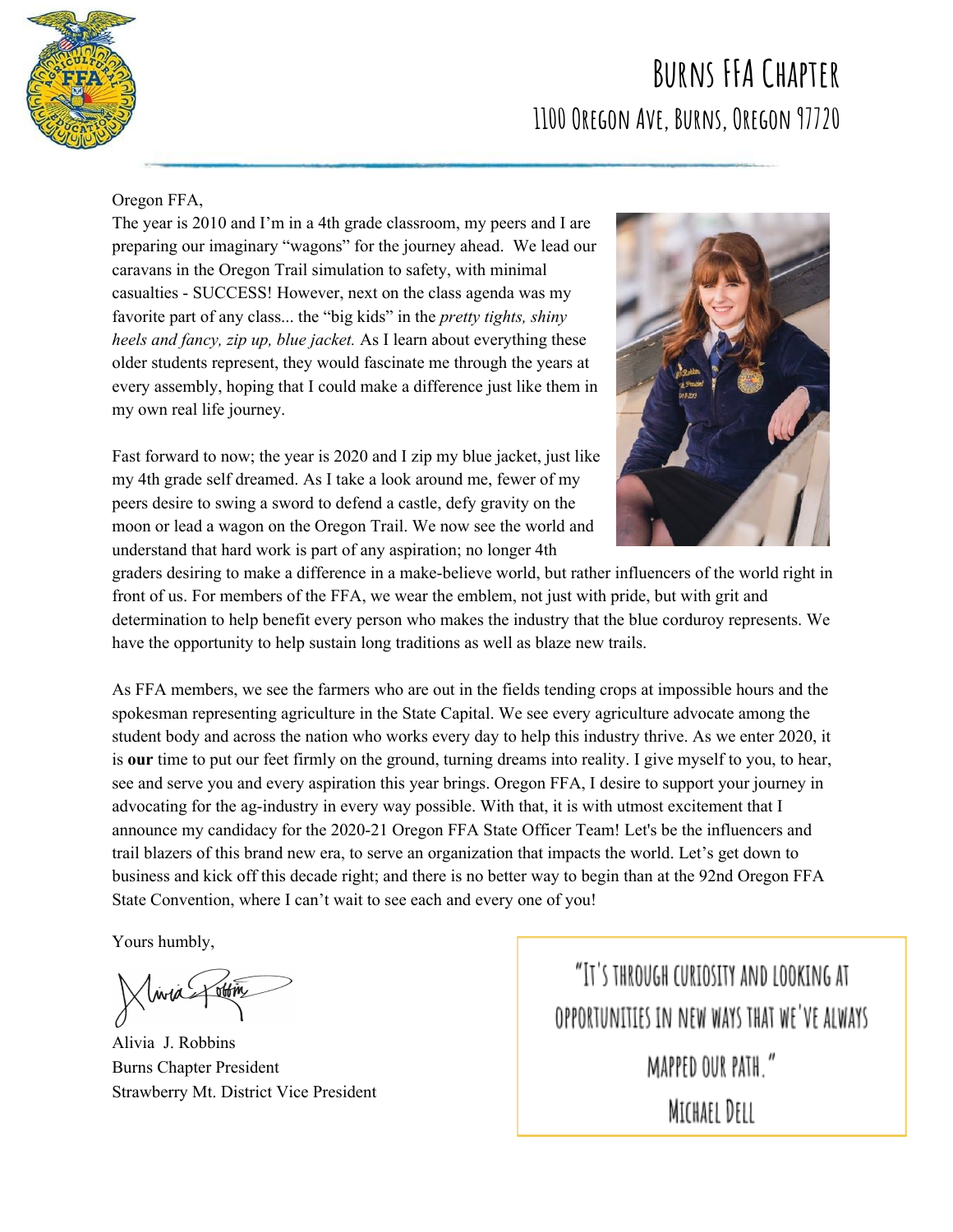## **Alivia Robbins's chart of activities**

|                          | Freshman Year<br>$(2016-17)$       |                          | Sophomore Year<br>$(2017-18)$           |                          | Junior Year<br>$(2018-19)$    |                | Senior Year<br>$(2019-20)$     |  |
|--------------------------|------------------------------------|--------------------------|-----------------------------------------|--------------------------|-------------------------------|----------------|--------------------------------|--|
| FFA:                     |                                    | FFA:                     |                                         | FFA:                     |                               | FFA:           |                                |  |
|                          | All Chapter Meetings               |                          | Chapter                                 |                          | <b>District President</b>     | $\overline{a}$ | <b>Chapter President</b>       |  |
|                          | Pie Sale                           |                          | Parliamentarian                         | $\overline{\phantom{0}}$ | <b>Chapter Vice President</b> | $\overline{a}$ | <b>District Vice President</b> |  |
|                          | <b>District Public</b>             |                          | All Chapter Meetings                    | $\blacksquare$           | All Chapter Meetings          | $\overline{a}$ | All Chapter Meetings           |  |
|                          | Speaking                           | $\blacksquare$           | Harney County Fair                      | $\blacksquare$           | All District Officer          | $\overline{a}$ | All District Officer           |  |
|                          | <b>Sectional Public</b>            |                          | District Leadership                     |                          | Meetings                      |                | Meetings                       |  |
|                          | Speaking                           |                          | Camp                                    | $\overline{a}$           | Harney County Fair            | $\overline{a}$ | <b>Chapter Officer Retreat</b> |  |
|                          | District Parli Pro                 |                          | <b>District Rituals</b>                 | $\overline{a}$           | Member BBQ                    | $\blacksquare$ | Harney County Fair             |  |
|                          |                                    |                          | Dessert Sale                            | $\blacksquare$           | District Leadership           | $\overline{a}$ | Member and                     |  |
| $\overline{a}$           | Harney County Fair<br>Burns Alumni | $\blacksquare$           | National Convention                     |                          | Camp                          |                | Community BBQ                  |  |
|                          | Harvest Dinner                     | $\blacksquare$           |                                         |                          | <b>District Rituals</b>       | $\overline{a}$ | District Leadership            |  |
|                          |                                    | $\blacksquare$           | District Ag Sales<br>District Parli Pro | $\blacksquare$           | District Ag Sales             |                | Camp                           |  |
|                          | FFA Week Assembly                  | $\blacksquare$           |                                         | $\blacksquare$           | July State Exec. Meeting      | $\overline{a}$ | <b>District Rituals</b>        |  |
| $\blacksquare$           | <b>State Convention</b>            |                          | District Soph Public                    | $\overline{\phantom{a}}$ | Jan. State Exec. Meeting      |                | Burns Alumni Harvest           |  |
| $\overline{a}$           | Plant Sale                         |                          | Speaking                                |                          | District Adv. Public          |                | Dinner                         |  |
|                          | <b>CDE</b> Days                    |                          | Sectional Soph                          |                          | Speaking                      | $\overline{a}$ | District Ag Sales              |  |
|                          | Service at Local                   |                          | <b>Public Speaking</b>                  |                          | <b>Sectional Public</b>       | $\overline{a}$ | July State Exec.               |  |
|                          | Senior Center                      |                          | State Soph Public                       |                          | Speaking                      |                |                                |  |
| $\overline{a}$           | Livestock Judging                  |                          | Speaking                                |                          | FFA Week Assemblies           |                | Meeting                        |  |
| $\blacksquare$           | <b>Meats Evaluation</b>            |                          | FFA Week                                | $\overline{a}$           | Chapter Cookie Dough          |                | Jan. State Exec Meeting        |  |
|                          | Banquet                            |                          | Assemblies                              |                          | Fundraiser                    |                | District Parli Pro'            |  |
|                          | <b>Greenhand Degree</b>            |                          | Burns Alumni                            | $\blacksquare$           | Madras Alumni Banquet         | School/Other:  |                                |  |
|                          | School/Other:                      |                          | Harvest Dinner                          |                          | <b>Enterprise Chapter</b>     | $\blacksquare$ | <b>ASB</b>                     |  |
| $\blacksquare$           | <b>Cross Country</b>               | $\blacksquare$           | <b>CDE</b> Days                         |                          |                               |                | Secretary/Treasurer            |  |
| $\blacksquare$           | <b>BHS</b> Leadership              | $\overline{\phantom{a}}$ | Livestock Judging                       |                          | Banquet                       | $\blacksquare$ | <b>Cross Country</b>           |  |
| $\overline{\phantom{a}}$ | <b>BHS Blood Drive</b>             | $\blacksquare$           | <b>State Convention</b>                 | $\overline{\phantom{a}}$ | Nyssa Chapter Banquet         | $\overline{a}$ | <b>BHS</b> Leadership          |  |
| $\blacksquare$           | Toys for Tots                      | $\blacksquare$           | Service at Local                        |                          | John Day Chapter              | $\overline{a}$ | <b>BHS Blood Drive</b>         |  |
| $\blacksquare$           | Rock Climbing Club                 |                          | Senior Center                           |                          | Banquet                       | $\blacksquare$ | <b>BHS</b> Homecoming          |  |
|                          | Band                               |                          | Banquet                                 |                          | Prairie City Chapter          |                | week                           |  |
|                          | Religious Ed.                      |                          | Prairie City Banquet                    |                          | Banquet                       |                | <b>BHS</b> Sadie Hawkins       |  |
|                          |                                    |                          | Banquet                                 |                          | <b>State Convention</b>       |                | Toys for Tots                  |  |
|                          |                                    |                          | Oregon District                         |                          | Plant Sale                    |                | Religious Ed.                  |  |
|                          |                                    |                          | <b>Officer Training</b>                 |                          | Banquet                       |                |                                |  |
|                          |                                    |                          | <b>Chapter Degree</b>                   |                          | Oregon District Officer       |                |                                |  |
|                          |                                    |                          | School/Other:                           |                          | Training                      |                |                                |  |
|                          |                                    |                          | Soph Class Pres.                        |                          | <b>State Degree</b>           |                |                                |  |
|                          |                                    |                          | <b>Cross Country</b>                    |                          | School/Other:                 |                |                                |  |
|                          |                                    |                          | <b>BHS</b> Leadership                   |                          | <b>Cross Country</b>          |                |                                |  |
|                          |                                    |                          | <b>BHS Blood Drive</b>                  |                          | Religious Ed.                 |                |                                |  |
|                          |                                    |                          | Toys for Tots                           |                          | <b>BHS Blood Drive</b>        |                |                                |  |
|                          |                                    |                          | Religious Ed.                           |                          |                               |                |                                |  |
|                          |                                    |                          |                                         |                          |                               |                |                                |  |
|                          |                                    |                          |                                         |                          |                               |                |                                |  |
|                          |                                    |                          |                                         |                          |                               |                |                                |  |
|                          |                                    |                          |                                         |                          |                               |                |                                |  |
|                          |                                    |                          |                                         |                          |                               |                |                                |  |
|                          |                                    |                          |                                         |                          |                               |                |                                |  |
|                          |                                    |                          |                                         |                          |                               |                |                                |  |